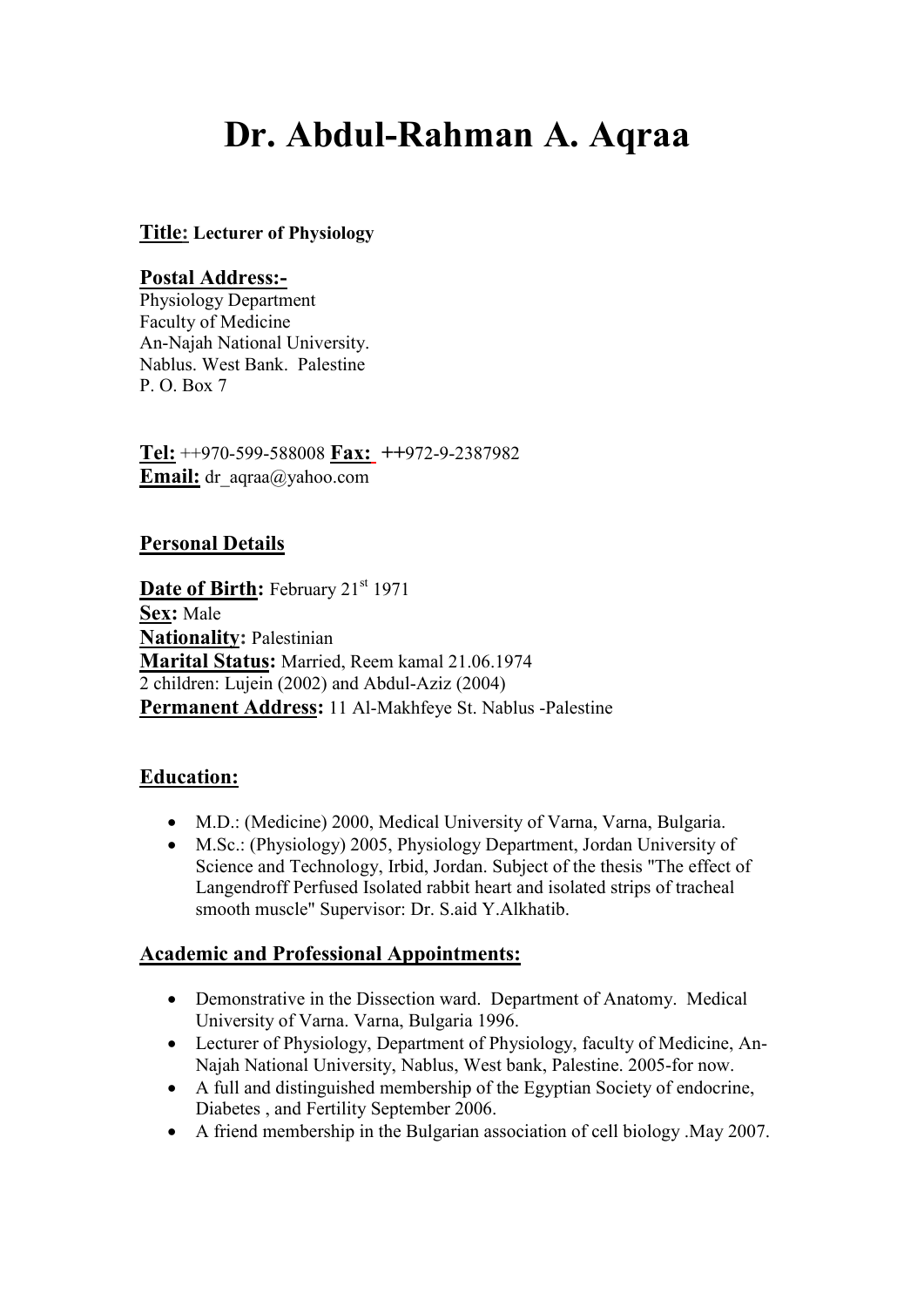## **Fields of Research:**

- Cardiovascular system, Effect of adipocytokines on heart and blood vessels
- Respiratory system, effect of adipocytokines on respiratory smooth muscle".
- Herbal medicine, Effect of Ginger on cardiac and penile tissue.

## **Current Research Projects:**

• Changes in Leptin serum levels among asthmatic patient in the time of exacerbation, using randomized human data.( was not finish because lack of grant)

## **Teaching Experience:**

I have participated in teaching the following courses on under graduate level.

- Medical Physiology
- Introduction to Human Physiology
- Ocular Physiology
- Neurophysiology of Vision
- Essentials of Human Anatomy and Physiology
- Medical Terminology
- History of Medicine
- First Aids

## **University Committees:**

- Member of the teaching stuff of faculty of medicine, An-Najah National University, Nablus-Palestine. 2005- till now
- Coordinater of the International federation of medical students association (IFMSA).

## **Community Services:**

- Member of Association of Palestinian Doctors 2001- till now
- Volunteering lecturer in Athletic Nutrition and Sport Injuries .Ittihad Sport Club. Nablus. Palestine.

## **Conferences:**

- The Biomedical forum -17. Varna, Bulgaria . May 2007. (Speaker)
- The  $6<sup>th</sup>$  International Conference for Clinical Endocrinology, Diabetes and Fertility. Cairo, Egypt. September 2006 ( Speaker)
- NAAMA 20<sup>th</sup> International Medical Convention, Amman, Jordan July 2006 (Speaker)